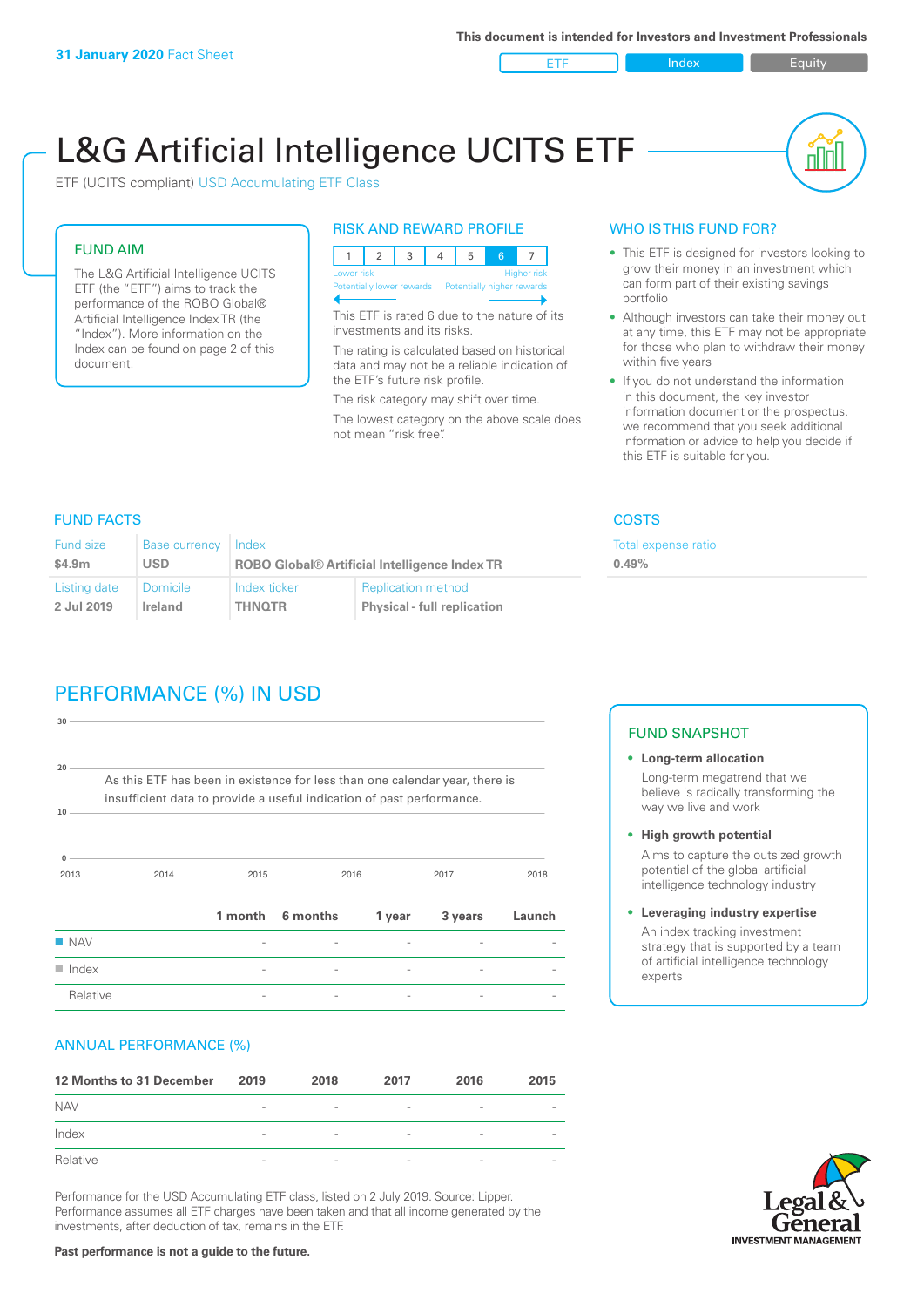## L&G Artificial Intelligence UCITS ETF

ETF (UCITS compliant) USD Accumulating ETF Class

### INDEX BREAKDOWN

The breakdowns below relate to the Index. The ETF's portfolio may deviate from the below. All data source LGIM unless otherwise stated. Totals may not sum to 100% due to rounding.



#### ■ Business Process 19.3 ■ Network & Security 13.7 ■ Big Data/Analytics 12.4 ■ Semiconductor 11.6 n Ecommerce 10.6 ■ Consumer 8.7 ■ Cloud Providers 8.4 ■ Cognitive Computing 7.1 ■ Healthcare 4.6 n Other 3.8



| ■ USD              | 85.6 |
|--------------------|------|
| EUR                | 4.2  |
| $\blacksquare$ GBP | 3.5  |
| $\blacksquare$ TWD | 2.1  |
| $H$ HKD            | 1.8  |
| $\blacksquare$ AUD | 1.5  |
| $\blacksquare$ JPY | 1.1  |
| $\blacksquare$ CNY | 0.4  |
|                    |      |
|                    |      |

■ Top 10 constituents 18.7% Rest of Index 81.3% No. of constituents in Index 72

#### TOP 10 CONSTITUENTS (%)

| <b>Blue Prism</b>       | 2.1            |
|-------------------------|----------------|
| Alteryx                 | 2 <sub>1</sub> |
| HubSpot                 | 1.9            |
| Salesforce.com          | 1.8            |
| Amazon                  | 1.8            |
| Tesla                   | 1.8            |
| Grubhub                 | 1.8            |
| Microsoft               | 1.8            |
| <b>Tencent Holdings</b> | 1.8            |
| <b>FICO</b>             | 1.8            |
|                         |                |

#### INDEX DESCRIPTION

The Index aims to track the performance of a basket of companies that have a distinct portion of their business and revenue derived from the field of Artificial Intelligence, and the potential to grow within this space through innovation and/or market adoption of their products and/or services.

The index is comprised of companies which are publicly traded on various stock exchanges around the world that are exposed to the "Artificial Intelligence" theme as defined by ROBO Global®. ROBO Global® created and maintains a unique database of companies across the globe that have a portion of their business and revenue associated with Artificial Intelligence and enabling technologies. The ROBO Global® Industry Classification currently identifies 11 subsectors of the Artificial Intelligence theme that present a suitable level of product and technology maturity to carry high growth and returns potential.

A company is only eligible for inclusion in the Index if it is of a sufficient size (determined by reference to the total market value of its shares) and it is sufficiently "liquid" ( a measure of how actively its shares are traded on a daily basis). Within the Index, companies are weighted according a modified AI-factor weighting scheme. The Index is rebalanced quarterly in March, June, September and December.

#### INVESTMENT MANAGER

GO ETF Solutions LLP is the investment manager for each of the exchange traded funds (ETFs) issued by Legal & General UCITS ETF Plc and is responsible for the day-to-day investment management decisions for this ETF. The team is highly experienced with respect to all aspects relating to the management of an ETF portfolio, including collateral management, OTC swap trading, adherence to UCITS regulations and counterparty exposure and monitoring.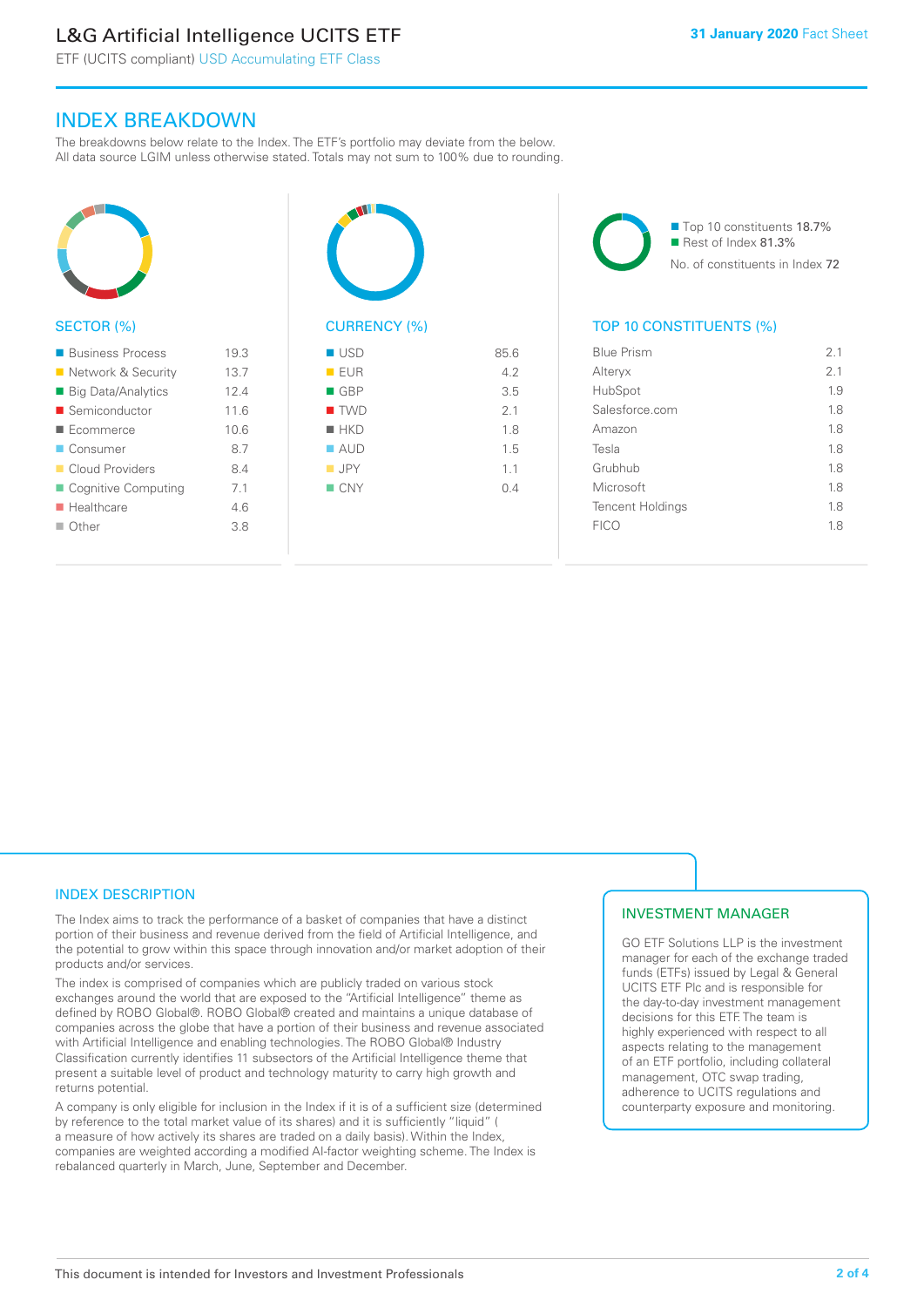# L&G Artificial Intelligence UCITS ETF

ETF (UCITS compliant) USD Accumulating ETF Class

#### KEY RISKS

- The value of an investment and any income taken from it is not guaranteed and can go down as well as up; you may not get back the amount you originally invested.
- Third party service providers (such as counterparties entering into financial derivative instruments with the ETF or the ETF's depositary) may go bankrupt and fail to pay money due to the ETF or return property belonging to the ETF.
- As the Index includes micro, small and medium-sized publicly traded companies, the ETF is subject to the risk that such companies may be more vulnerable to adverse business or economic events and greater and more unpredictable price changes than larger companies or the stock market as a whole.
- The ETF is subject to the risks associated with technology-focused companies and are particularly vulnerable to rapid developments in technology (which may leave their products out-of-date), government regulation and competition from domestic and foreign competitors who may have lower production costs. Such companies may also have difficulties establishing and maintaining patents, copyrights, trademarks and trade secrets relating to their products which could negatively affect their value.
- It may not always be possible to buy and sell ETF shares on a stock exchange or at prices closely reflecting the NAV.
- If the Index provider stops calculating the Index or if the ETF's license to track the Index is terminated, the ETF may have to be closed.

For more information, please refer to the key investor information document on our website Ø

#### TRADING INFORMATION

| <b>Exchange</b>           | <b>Currency ISIN</b> |                                   | <b>SEDOL</b> | Ticker | <b>Bloomberg</b> |
|---------------------------|----------------------|-----------------------------------|--------------|--------|------------------|
| London Stock Exchange USD |                      | IE00BK5BCD43 BKF34R8 AIAI         |              |        | AIAI I N         |
| London Stock Exchange GBX |                      | IE00BK5BCD43 BKF39F1 AIAG         |              |        | AIAG I N         |
| Borsa Italiana            | <b>FUR</b>           | IE00BK5BCD43 BKF34O7 AIAI         |              |        | AIAI IM          |
| Deutsche Börse            | <b>FUR</b>           | DE000A2PPAU8 BJXP9P2 XMLD XMLD GY |              |        |                  |

The currency shown is the trading currency of the listing.



#### SPOTLIGHT ON LEGAL & GENERAL INVESTMENT MANAGEMENT

We are one of Europe's largest asset managers and a major global investor, with assets under management of £1,134.5 billion (as at 30 June 2019). We work with a wide range of global clients, including pension schemes, sovereign wealth funds, fund distributors and retail investors.

The AUM disclosed aggregates the assets managed by LGIM in the UK, LGIMA in the US and LGIM Asia in Hong Kong. The AUM includes the value of securities and derivatives positions.

#### COUNTRY REGISTRATION



#### AVAILABILITY

| ISA eligible                    | Yes |
|---------------------------------|-----|
| SIPP eligible                   | Yes |
| <b>UK Fund Reporting Status</b> | Yes |

#### TO FIND OUT MORE

Visit **lgimetf.com**



Call **0345 070 8684**



Lines are open Monday to Friday 8.30am to 6.00pm. We may record and monitor calls. Call charges will vary.